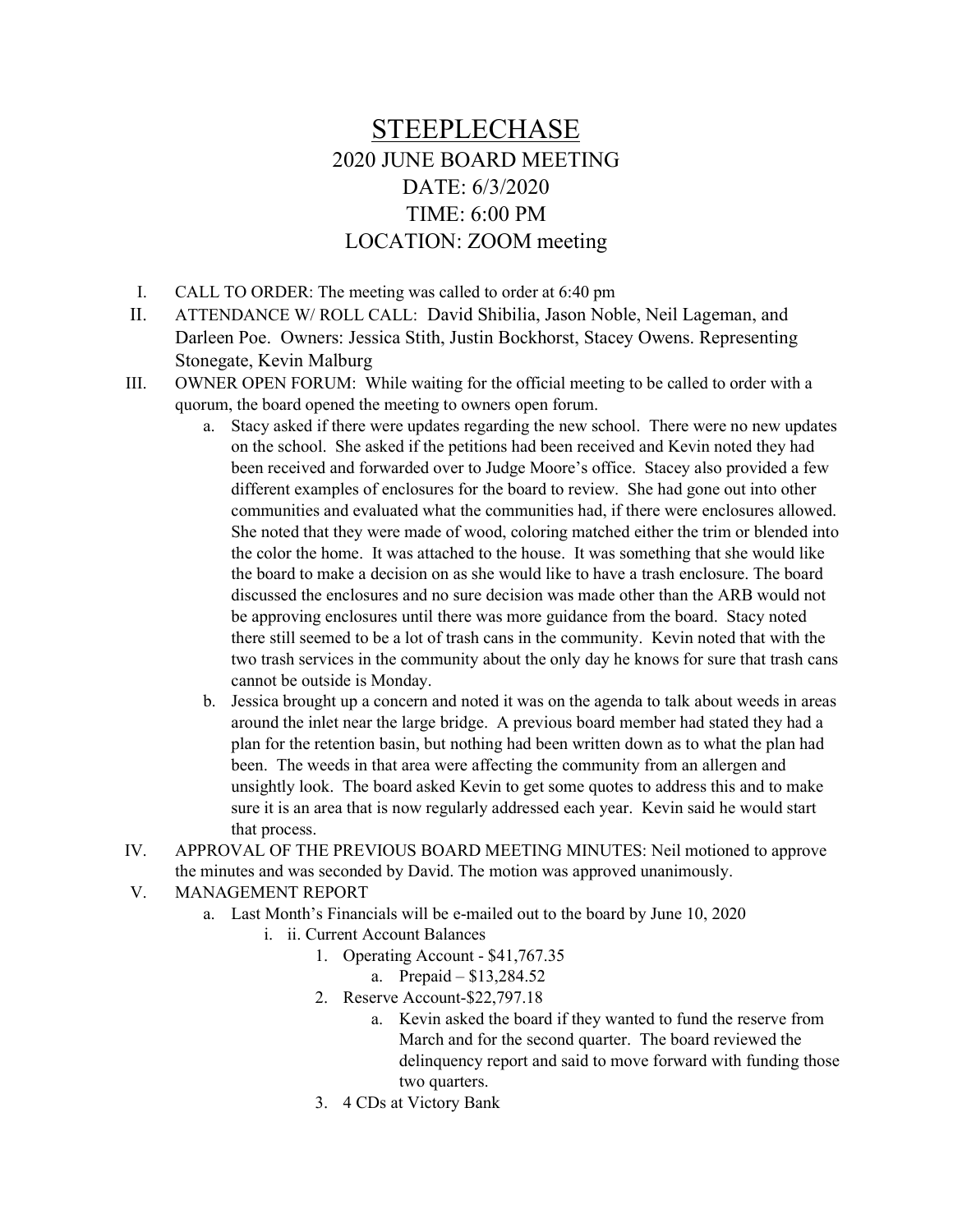- a. Board Members being added
- b. Victory 6 Month \$12,535.44 8/27/2020
- c. Victory 9 Month \$25,410.53 2/27/2020
- d. Victory 8 Month \$25,204.28 10/27/2020
- e. Victory 12 Month \$25,473.61 8/27/2020
- ii. Delinquent Accounts
	- a. Total Resident Outstanding: \$8,210.00
- b. Management Tour
	- 1. Concrete Pool Repairs General update on getting the one concrete pad replaced.
		- a. Chris Pennington Supposed to look at area in the next day
		- b. O'Brien They are supposed to provide more vendors and provide a quote for the repair. They are booked through almost the entire summer.
		- c. Swim Safe They are revising the quote but are being held up with all the work required right now in Ohio and the mandates there. They will have the revised quote over to us as quickly as possible.
		- d. Straight Edge No Call back
		- e. A1 Leveling Do not do concrete at pools
	- 2. Charlie Brown fixed the gym door and lake for Memorial Day weekend
	- 3. Aerator hose leak
		- a. Kevin was told the aerator leak was never addressed. The system went down, so Lake doctors addressed the major issue, but then never checked on the original issue on why they were called out there for in the first place. Kevin is supposed to have an ETA in the next day.
	- 4. Gym Opening
		- a. Kevin provided the sanitizer, signage, covered up the fountain and moved some gym equipment for the reopening to be in compliance with the state mandates.
	- 5. Petitions over to Judge Moore's Office.
		- a. Kevin sent over all the petitions to Judge Moore's office. He provided them to his team, so they are aware. He believes there is strong support for an exit onto Chambers but is unsure of the timing for the funds to be available for it.
	- 6. Commercial Vehicles
		- a. Kevin noted that with commercial vehicles there is a legal president that even if you have something in the declaration regarding commercial vehicles not allowed in the HOA, and it is a public road way (HOA does not pay for the roadway) the owner could fight the issue and win as most cases have gone that way. If it's in a driveway, then yes, it is enforceable, but when it's moved to the roadway there isn't much that can be done. Can Steeplechase enforce this policy? Sure, it can. However, if there is any pushback or a letter from a lawyer, it would be best to back down as there is legal president that it is not enforceable.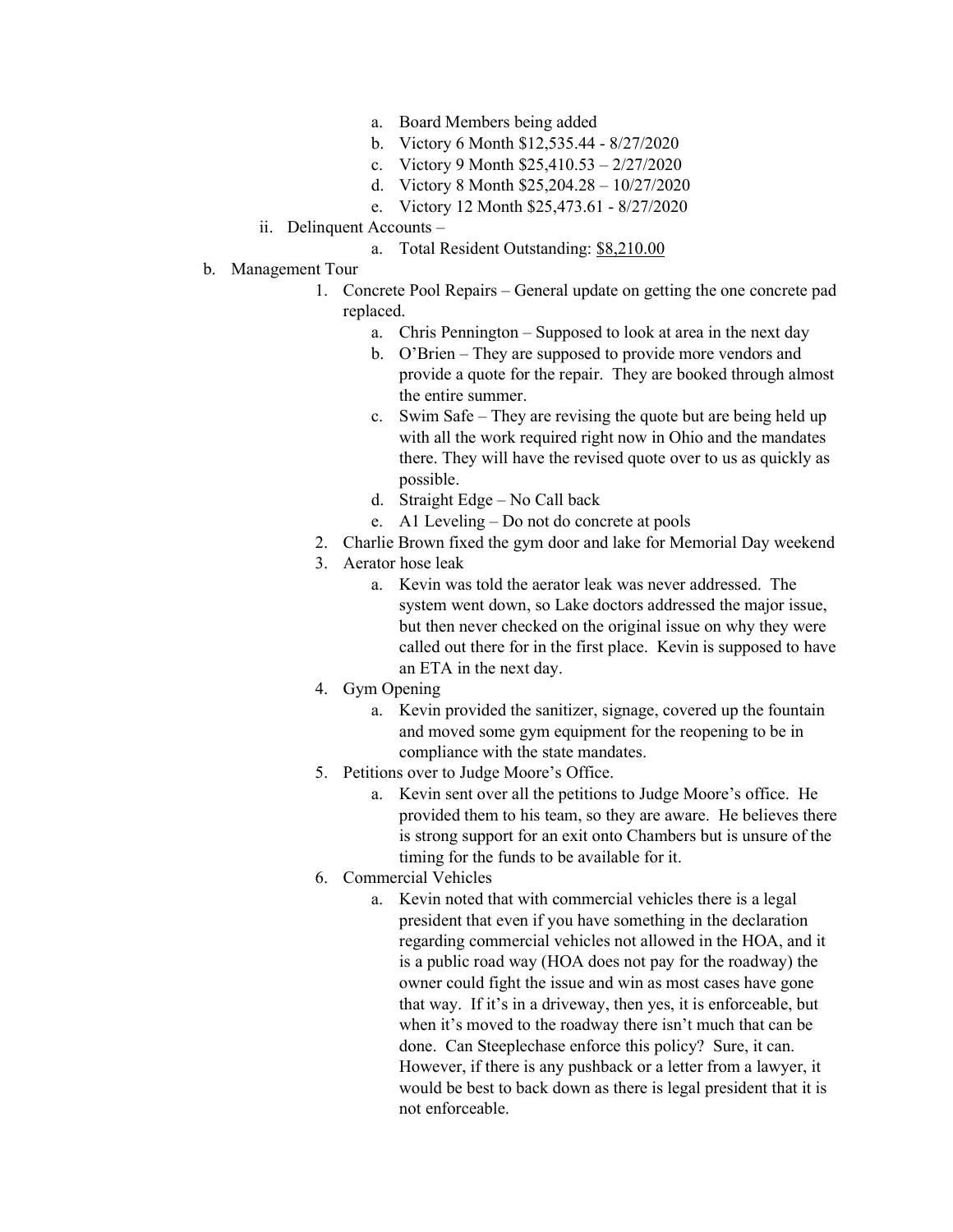- ii. Violations Sheet
	- 1. Closed out 35 violations in past month. Starting the year with trash cans and mailboxes violations were well over 100.
	- 2. 38 total open violations

## VI. OLD BUSINESS:

- a. Monument Entry Walls
	- i. The board has been making positive progress in negations regarding the monument wall. As these are ongoing legal discussions there is no further information at this time.
- b. Sediment Quotes
	- i. SD1
		- 1. Kevin provided an e-mail summary from Andy Aman to the board that detailed there was no financial funding for the private retention basin at Steeplechase. The noted areas that were investigated and nothing seemed out of the ordinary from what they had seen. It could not be determined where the sediment in the retention basin could be traced back to or how long it had been there.
	- ii. Thomas Moore
		- 1. Kevin reached out to the head of the aquatics department and he said he was not going to be of much help when it comes to sediment but provided a name of another person to reach out to through SD1. The board elected to try and reach out to that person to see if they get a different answer than what they received from SD1.
	- iii. Boone County Water Management
		- 1. Kevin reached out to them and they stated they did not do anything with retention basins and to reach out to SD1 or Boone County Public works.
	- iv. Boone County Public Works
		- 1. Kevin looked up Boone County Public Works and after reviewing their services noted they would not be able to assist with Retention basins.
	- v. Fish and Game restocking lake
		- 1. Fish and Game has a program called FINS that lakes will be restocked with fish. They have to be accessible to the public. Since the retention basin is only for Steeplechase residents the Fish and Game department would not look at this as an option. Lake Doctors will restock the lake if the board wants to restock it. They have done it, but it has been many years ago. There is a variety of fish to choose from and at different sizes. The board requested some quotes on fish restocking.
	- vi. Engineer
		- 1. The board requested a few other quotes from civil engineers that could provide quotes on addressing the sediment to find out if they have a good price if they choose to go down that road in getting the sediment addressed.
- c. Enclosures
	- i. This was discussed in owner open forum.
- d. Rip rap in areas
	- i. Kevin provided the contract to Evans Landscaping to address some of the drainage issues down Grand National Blvd.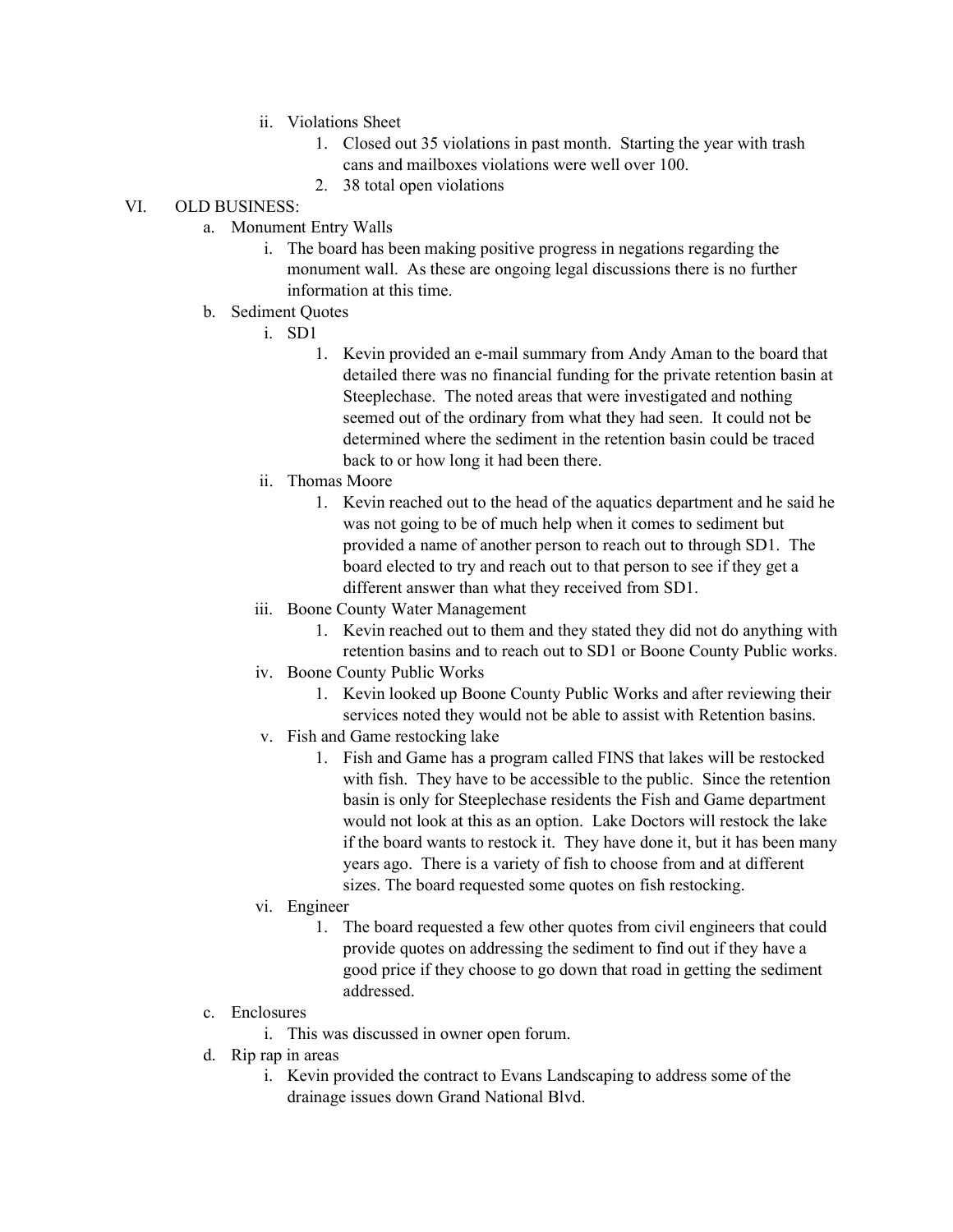- e. Footer of large bridge
	- i. The board reviewed the large bridge and at this time will continue to watch the bridge to see if it gets worse before doing something to the bridge.
- f. Social Chair
	- i. Kevin reached out to the community regarding anyone that would want to step up and take on social chair responsibilities. Chris has stepped in and is coordinating some social events in the meantime.
- g. Additional Trash Can and Benches
	- i. Kevin has the benches and the additional trash can to be installed. Prior to the meeting the board voted to approve an honorary bench a family purchased for Mr. Wayne who passed away. He had helped the association and cleaned up around the lake for the association to keep the community looking nice. The board voted on the approval of the bench to be put in. Kevin provided a map of where the initial benches were going, and the board wanted to make sure the benches were in good locations for sun sets and views of the lake. They wanted to wait unit they knew if there was a spot the honorary bench the family preferred for it to go.
- h. Fence at Entry
	- i. Kevin noted that the fence had some cleaning completed. Herb mentioned that they had been held off due to the rain in completing the project but were anticipating being completed in the next week.
- i. Landscaping at Sheffield Ln and Wexford
	- i. The landscaping at Sheffield and Wexford has been completed. Someone mentioned they didn't realize that a couple of spots were going to be seeded with grass. Kevin noted that to bring down the bid lower they had to go with seeding some of the spots. There is still a lot of plant life there in the community.
- j. Quotes for Bridges and Gazebo
	- i. Kevin provided three quotes for the Bridges and Gazebos. Charlie Brown came in as the lowest bid. Neil noted he had a contact from PP&G that could get a reduced price on the stain. Kevin said he would reach out to Charlie Brown regarding a color match and quantity needed.
- k. Street Sign Hit
	- i. Kevin sent over to the school board regarding the back of the sign needing to be fixed still even though the sign had been adjusted so it was standing more upright.
- l. Other Old Business?
- VII. NEW BUSINESS:
	- a. Gym Opening
		- i. The gym opened this past Monday. Kevin noted there was new signage up to make people aware of the risks and requesting that people regularly clean the equipment. Normal cleaning will be occurring weekly in the gym for now. Kevin noted he forgot to mark the shower off limits and put up caution tape that day for people to not use it.
	- b. Clubhouse Opening
		- i. At the end of June the Clubhouse could have up to 50 people in it if they practiced social distancing. The board discussed this option. Kevin stated that